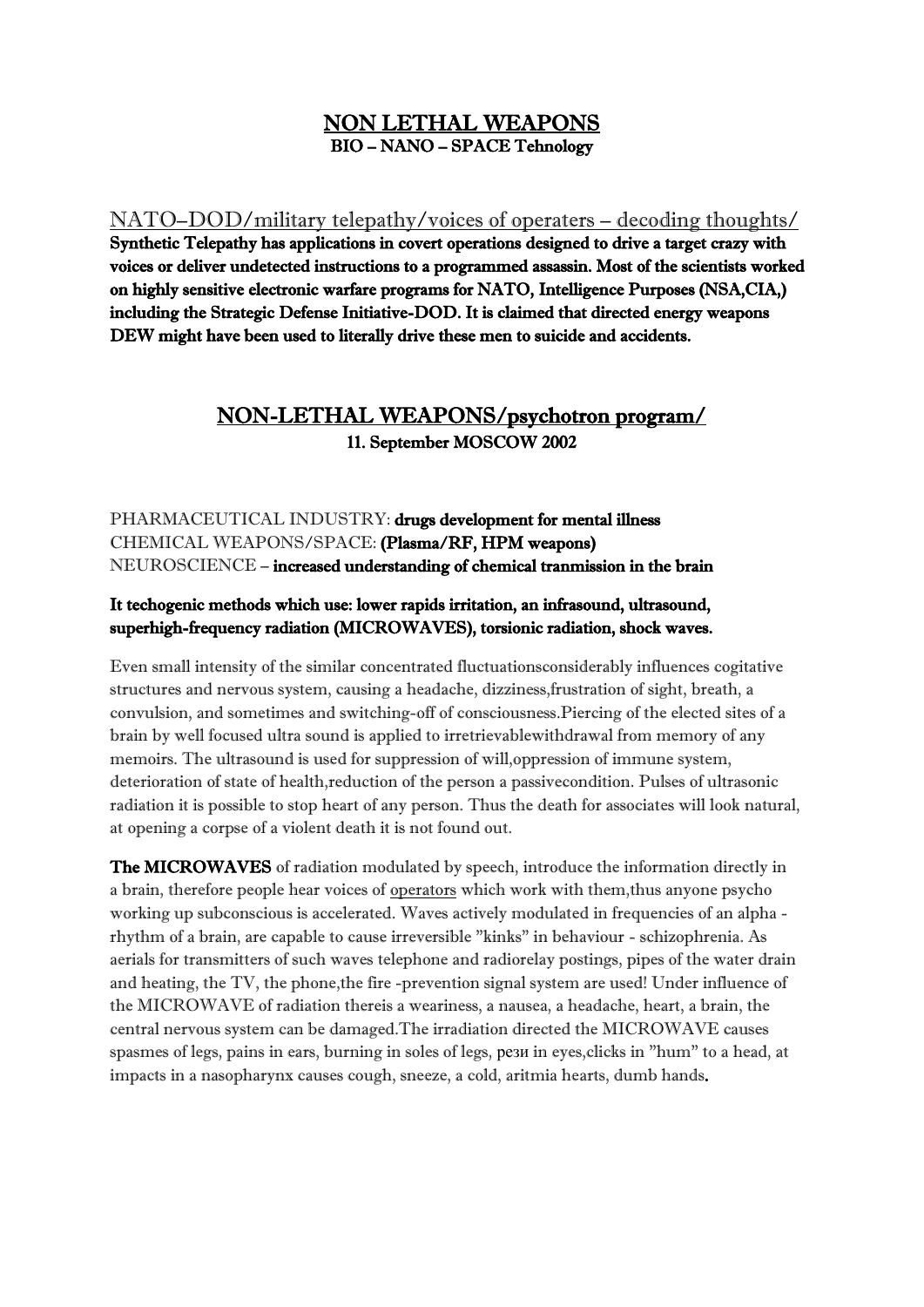

#### Electronic harassment and electronic torture list (military experiment) - December 24, 2009

Below is the list of all (most) effects I experienced from these horrible electronic weapons. Few times I may not correctly describe the source of the effects. It is sometimes difficult to point to microwave or ultrasound. Both can be very damaging. High Power Microwave cooks your body cells while high power ultrasound simply destroys your body cells. But in the end the result is the same, a damaged body.

|                             | MIND-READING - MIND-READING - MIND-READING                                                                                                                                                                                                                                                                                                                                                                                                                                                                                                                                                       |
|-----------------------------|--------------------------------------------------------------------------------------------------------------------------------------------------------------------------------------------------------------------------------------------------------------------------------------------------------------------------------------------------------------------------------------------------------------------------------------------------------------------------------------------------------------------------------------------------------------------------------------------------|
| Subvocal speech             | Special equipment is used to detect muscle contractions like the ones a person<br>uses when speaking out loud. When spoken to itself these muscle movements can<br>be detected by advanced equipment and translated into words and sentences. As<br>most people talk to themselves when 'thinking' this resembles mind reading.                                                                                                                                                                                                                                                                  |
|                             | How it is applied<br>They read your subvocal speech and react to it                                                                                                                                                                                                                                                                                                                                                                                                                                                                                                                              |
|                             | Feeling<br>Unbelievable at first, then you get depressed because the last thing you thought<br>was private appears not to be private anymore. Then you accept that you<br>probably are even more popular and watched then the big stars in the world and<br>sometimes use it to deceive the bastards. Horrible torture                                                                                                                                                                                                                                                                           |
|                             | <u>Why it is applied</u><br>To drive you insane                                                                                                                                                                                                                                                                                                                                                                                                                                                                                                                                                  |
| Seeing through<br>your eyes | Although some targets claim that they can see what you see. I have not (yet)<br>experienced this. But they do everything to suggest that they can do this. E.g. on<br>the highway you are bursted with the burp beam every time a favorite model car<br>passes in the opposite direction. They are looking at you from some camera build<br>inside your car or from another car. They are looking at your eyes to see what you<br>are looking at. I experienced a few times I was bursted BEFORE I saw the<br>favorite car. A lot of research in this area is going on, I will keep you updated. |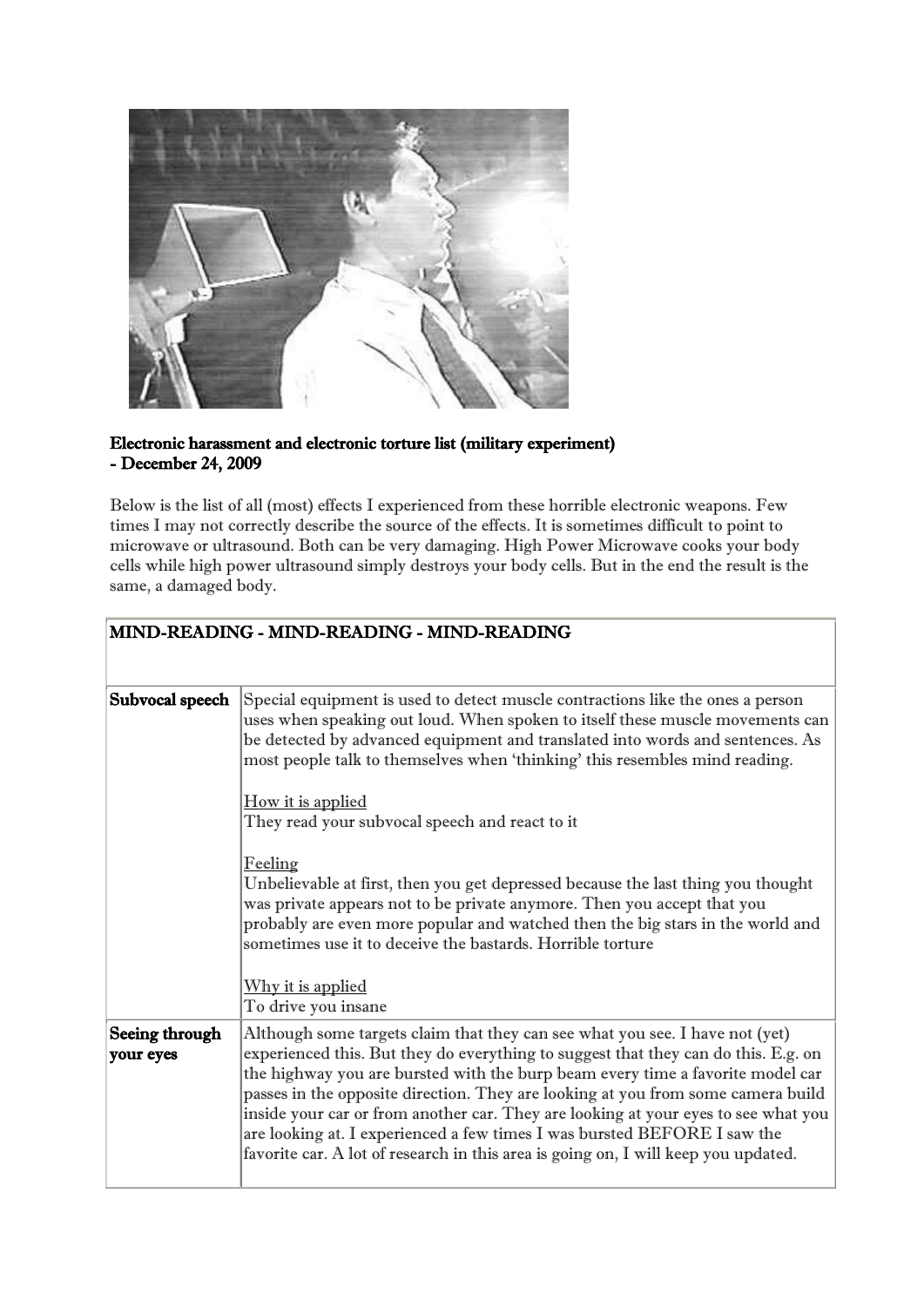|                           | <b>HEARING VOICES - HEARING VOICES - HEARING VOICES</b>                                                                                                                                                                                                                                             |
|---------------------------|-----------------------------------------------------------------------------------------------------------------------------------------------------------------------------------------------------------------------------------------------------------------------------------------------------|
| Voice-to-skull            | Special advanced equipment is used to beam voices, or in fact any sound, into<br>vour head.                                                                                                                                                                                                         |
|                           | How it is applied<br>They make you hear voices that you should not hear. For example, they let you<br>hear voices from people far away very clear as if they are standing next to you.<br>This an amazing experience. There are a lot of reports of people who claim they<br>are attacked by voices |
|                           | Why it is applied<br>To drive you insane                                                                                                                                                                                                                                                            |
| <b>HEAD - HEAD - HEAD</b> |                                                                                                                                                                                                                                                                                                     |

# HEAD - HEAD - HEAD<br>|-

|                     | <b>Top of your head</b> The top of your head is very sensitive. They will burn the top with some laser or                                  |
|---------------------|--------------------------------------------------------------------------------------------------------------------------------------------|
| beam                | microwave weapon                                                                                                                           |
|                     | How it is applied                                                                                                                          |
|                     | They put the beam on your head and wait for you to move                                                                                    |
|                     |                                                                                                                                            |
|                     | Feeling                                                                                                                                    |
|                     | Can be very painfull if applied with enough intensity. You cannot do much with<br>this beam on your head. Horrible torture                 |
|                     |                                                                                                                                            |
|                     | After effects                                                                                                                              |
|                     | If applied with high intensity it may take several days for the painful feeling to<br>disappear                                            |
|                     |                                                                                                                                            |
|                     | Why it is applied                                                                                                                          |
|                     | Prevent you from working, doing your thing                                                                                                 |
|                     |                                                                                                                                            |
|                     | Should you worry                                                                                                                           |
|                     | Yes, long term irradition may cause brain damage, tumors                                                                                   |
|                     |                                                                                                                                            |
| <b>Scratch beam</b> | They just beam your head somewhere. The normal reaction is your will start                                                                 |
|                     | scratching your head.                                                                                                                      |
|                     |                                                                                                                                            |
|                     | How it is applied<br>Mostly applied when other people can see you. If they do this everytime with the                                      |
|                     | same people they may wonder whats wrong with you. They also apply this and                                                                 |
|                     | have random people scratch their heads and then burn you                                                                                   |
|                     |                                                                                                                                            |
|                     | Feeling                                                                                                                                    |
|                     | Not very painfull, mostly a short pulse, although they may keep the beam on your<br>head and remove it after you start scratchin your head |
|                     |                                                                                                                                            |
|                     | Why it is applied                                                                                                                          |
|                     | Drive you out of your mind, drive you into attacking other people                                                                          |
|                     |                                                                                                                                            |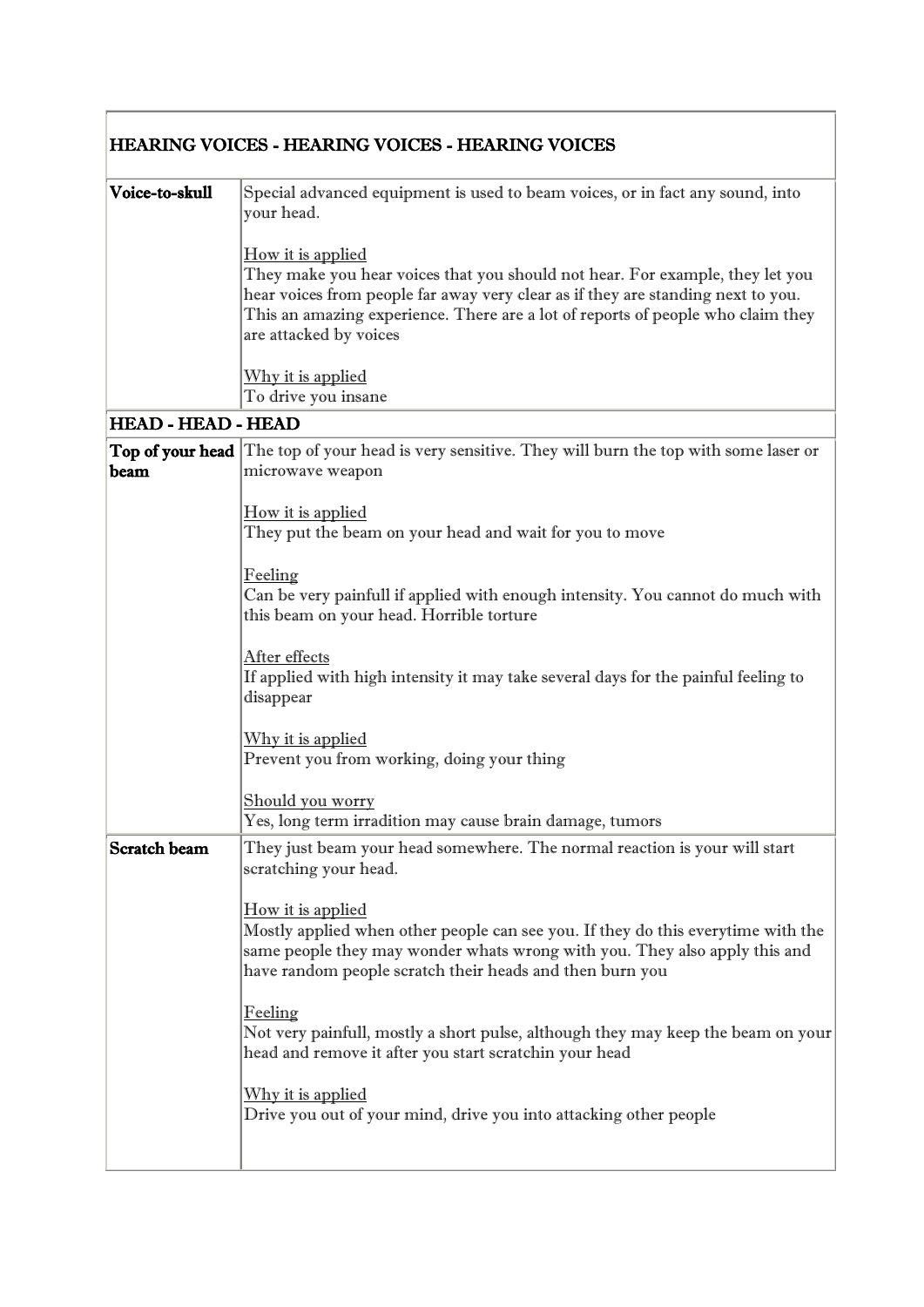| Headache beam          | This beam gives you a headache. It is some kind of high intensity low frequency<br>beam. The headache appears suddenly and also disapears suddenly                                                                           |
|------------------------|------------------------------------------------------------------------------------------------------------------------------------------------------------------------------------------------------------------------------|
|                        |                                                                                                                                                                                                                              |
|                        | Feeling                                                                                                                                                                                                                      |
|                        | Can be very painful                                                                                                                                                                                                          |
| beam                   | <b>Sickness/Alcohol</b> The feeling is that you feel a little bit dizzy, see thing a little foggy.                                                                                                                           |
|                        | How it is applied                                                                                                                                                                                                            |
|                        | They may apply this when you drink your first glass of beer, wine, etc. or when                                                                                                                                              |
|                        | you have a cold, or are sensitive to hay fever                                                                                                                                                                               |
| Cooking                | They put the microwave beamer on your head and your head is heated. They<br>may do this after you drink a glas of wine, but also after you turn on the central<br>heating of your appartment. You will feel hot, sick, slow. |
| Ear short burst        | Your ear is bursted, the idea is to hit your eardrum. With your eardrum<br>cooked/damaged you have a strange feeling.                                                                                                        |
| Ear continous          | Your ear is beamed for very long time just to present you pain, they want you to                                                                                                                                             |
| beam                   | move.                                                                                                                                                                                                                        |
|                        | Feeling                                                                                                                                                                                                                      |
|                        | It appears your eardrum and surrounding area is very sensitive. This is very                                                                                                                                                 |
|                        | painful.                                                                                                                                                                                                                     |
| Eye blur               | Your eye is bursted and you have instant blurred vision. Often your eye will start<br>tearing                                                                                                                                |
|                        |                                                                                                                                                                                                                              |
|                        | How it is applied                                                                                                                                                                                                            |
|                        | Some kind of miocrowave burst, see also Phasr and other similar military<br>weapons used to blind the enemy                                                                                                                  |
|                        |                                                                                                                                                                                                                              |
|                        | Feeling                                                                                                                                                                                                                      |
|                        | Not really painfull but you cannot do much as you are used to two eyes.                                                                                                                                                      |
|                        | Why it is applied                                                                                                                                                                                                            |
|                        | Prevent you from working                                                                                                                                                                                                     |
|                        | Should you worry                                                                                                                                                                                                             |
|                        | Yes, this is very damaging for your eyes                                                                                                                                                                                     |
| Eye sting              | Your eye is bursted with some kind of laser beam                                                                                                                                                                             |
|                        | Feeling                                                                                                                                                                                                                      |
|                        | Like they drive a needle into your eye. Very painful                                                                                                                                                                         |
|                        |                                                                                                                                                                                                                              |
|                        | <u>Why it is applied</u><br>Stress discomfort                                                                                                                                                                                |
| <b>Just below eye,</b> | They beam at they area below your eye and the flesh below it starts trembling.                                                                                                                                               |
| tremble                | They can do this in shops and through wall                                                                                                                                                                                   |
|                        | <b>Burn (beard) hair</b> They burn away hair at certain locations, e.g. your moustache hair just below                                                                                                                       |
|                        | your nose holes to create the illusion of a leaking nose                                                                                                                                                                     |
|                        | How it is applied<br>This is just a laser hair removal procedure, like performed in many beauty parlors                                                                                                                      |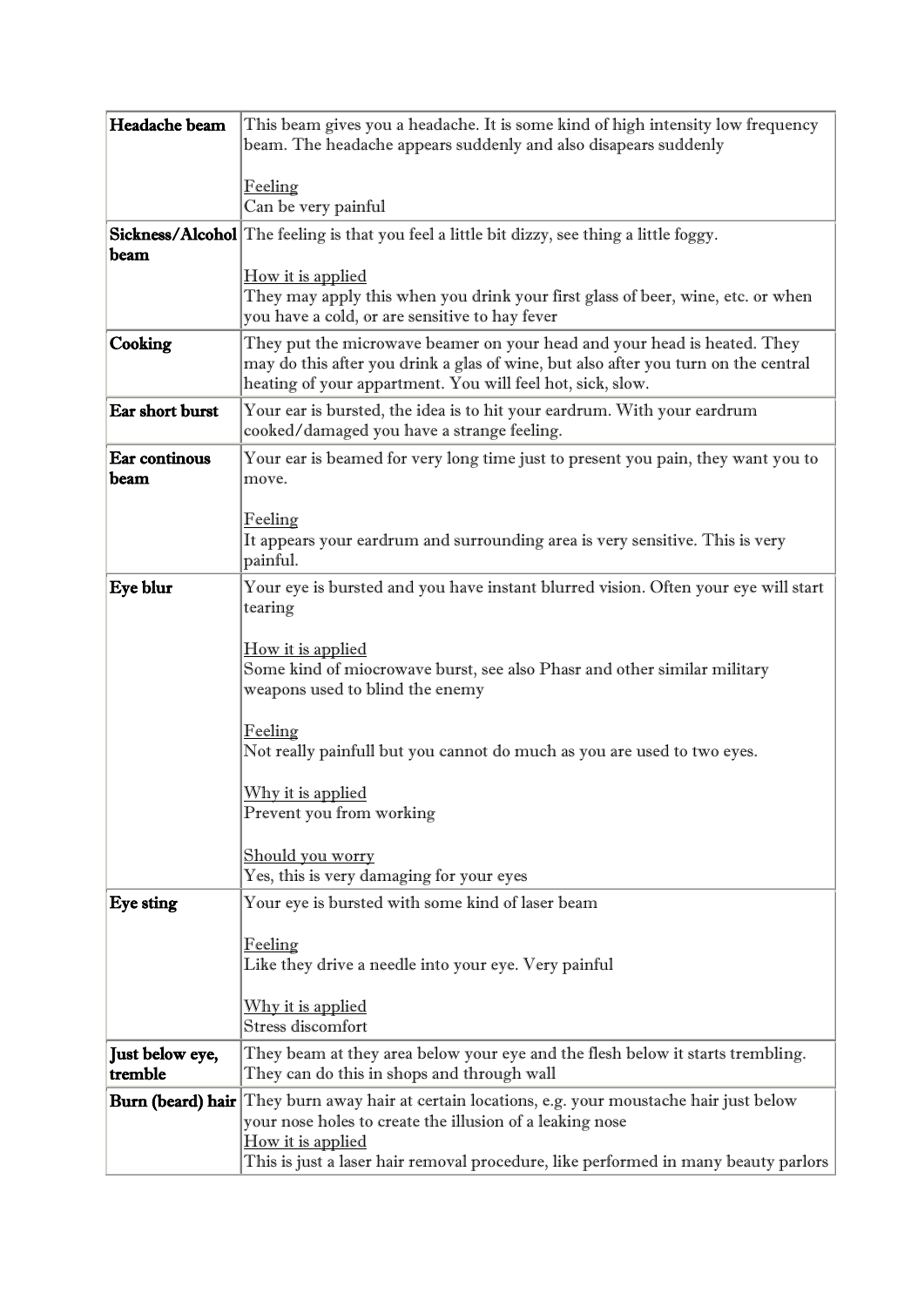| <b>Sneeze burst</b>  | You are bursted and must sneeze. This is a tinglin sensation that can make you<br>sneeze in an instant                    |
|----------------------|---------------------------------------------------------------------------------------------------------------------------|
|                      | How it is applied                                                                                                         |
|                      | You can turn your head in the other direction or hold your hand before your nose                                          |
|                      | to make sure the attack is caused by electronic weapons                                                                   |
|                      |                                                                                                                           |
|                      | Why it is applied<br>To make your body react to something                                                                 |
| <b>Runny nose</b>    | You have a runny nose but do not have a cold. You may start thinking you have                                             |
|                      | some kind of strange cold but you have not. Once you are out of the beam, the<br>runny nose disappears.                   |
|                      | How it is applied                                                                                                         |
|                      | I am not sure if this is done only by electronic weapon or by a combination of                                            |
|                      | some drug and electronic weapon                                                                                           |
| <b>Cough burst</b>   | Your throat is bursted with a high intensity burst and you start coughing                                                 |
|                      | instantly. This coughing does not look like normal coughing. You will have a sore<br>throat immediately afterwards.       |
| Dry cough            | Like something fluid/moisture sticks in your lungs, or sometimes your throat.                                             |
|                      | When you breath you hear/feel a rasping sound. You must cough very hard to                                                |
|                      | throw it out.                                                                                                             |
| Toothache            | Using a low frequency beam they induce a toothache, this really is a horrrible                                            |
|                      | feeling. It is like a true toothache but now when you move out of the beam it                                             |
|                      | disappears.                                                                                                               |
|                      |                                                                                                                           |
|                      | Why it is applied<br>Prevent you from doing anything, just plain torture                                                  |
| Sore throat          |                                                                                                                           |
|                      | Your throat is sowly cooked and you will almost immediately notice less volume<br>and after some time pain while speaking |
|                      |                                                                                                                           |
|                      | How it is applied                                                                                                         |
|                      | They can do this in just one or two hours by aiming a high power beam at your                                             |
|                      | throat.                                                                                                                   |
|                      |                                                                                                                           |
|                      | Why it is applied                                                                                                         |
|                      | Prevent you from speaking loud, prevent you to sing                                                                       |
| <b>Blackout beam</b> | This is very high intensity burst on your head. There is no pain but it feels like                                        |
|                      | the result having been hit on the head very hard. You feel a bit dizzy and your                                           |
|                      | ears are ringing                                                                                                          |
|                      | UPPER BODY - UPPER BODY - UPPER BODY                                                                                      |
| On top of            | A very painfull beam on the top of your shoulder                                                                          |
| shoulder             |                                                                                                                           |
|                      | Why it is applied                                                                                                         |
|                      | Just torture                                                                                                              |
| Cook                 | I call this beam: through-body-beam. You are really cooked by this beam. If                                               |
| chest/lungs          | applied with enough intensity you will feel a burning sensation on the back                                               |
|                      | (where it enters), then feel the beam cook your insde, then you start burping, then                                       |
|                      | you feel a burning sensation on the other part of your body where the beam                                                |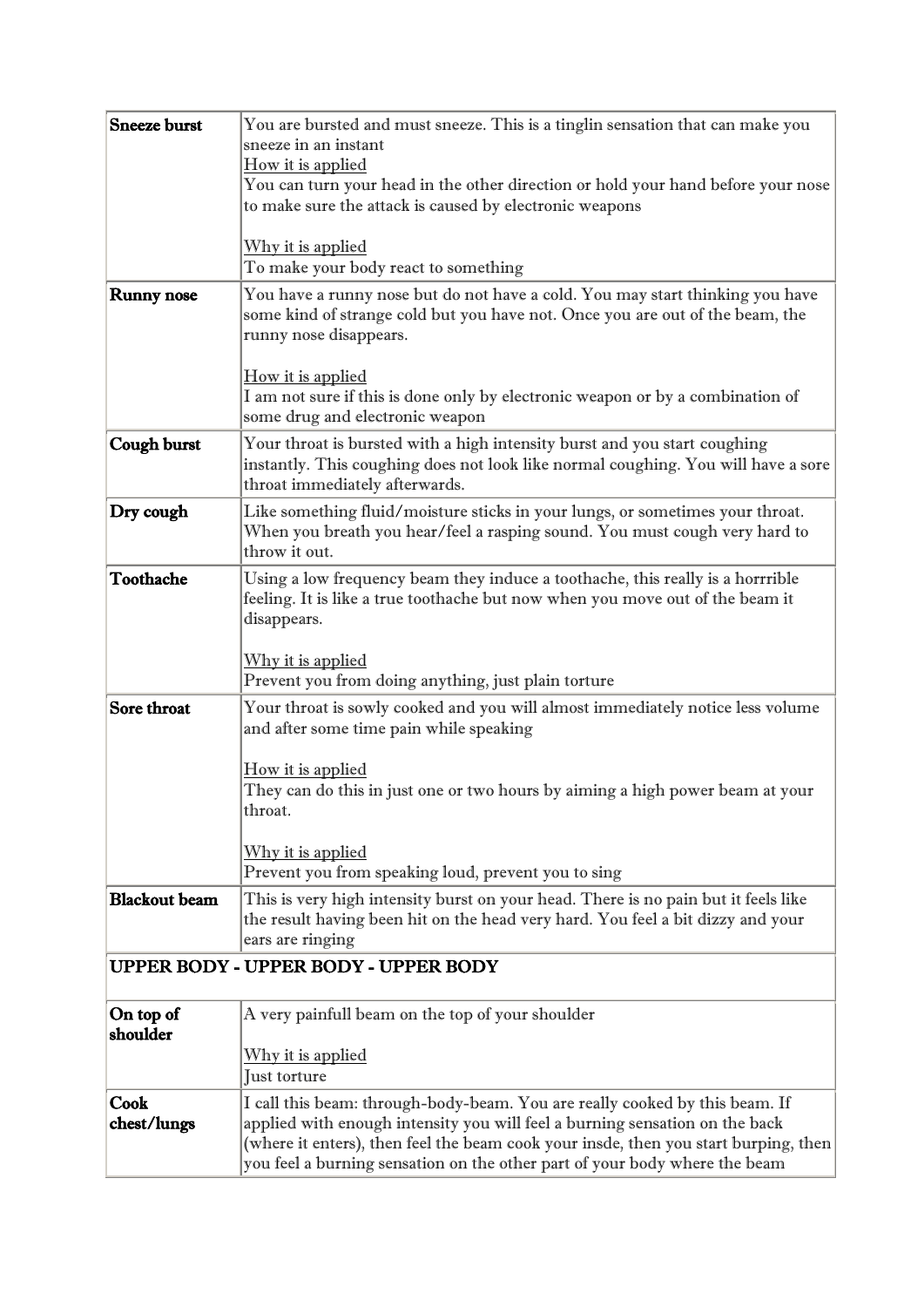|                                                      | leaves your body                                                                                                                                                                                                                         |
|------------------------------------------------------|------------------------------------------------------------------------------------------------------------------------------------------------------------------------------------------------------------------------------------------|
|                                                      | How it is applied<br>This beam can be applied everywhere, form the house next to yours, from cars.<br>When they beam you outside the intensity often is higher as they want to make<br>sure are hit properly                             |
|                                                      | <u>Feeling</u><br>You feel like being microwaved. Very painfull, horrible torture                                                                                                                                                        |
| Cooking                                              | They put the microwave beamer on your body for a long time and you have the<br>feeling you are cooked alive which in effect is a very accurate description of what<br>is being done                                                      |
|                                                      | <u>Feeling</u><br>You feel like being cooked alive, horrible torture                                                                                                                                                                     |
| Burp beam                                            | This is a low power sophisticated version of the chest/lungs cook beam. It is<br>difficult to locate the source direction.                                                                                                               |
|                                                      | How it is applied<br>It takes approx. 2-3 seconds to make you burp, make your body react to events.<br>They also may apply low intensity, so you get an irresistable urge to burp but<br>cannot                                          |
|                                                      | Feeling<br>Horrible torture                                                                                                                                                                                                              |
|                                                      | Why it is applied<br>To make you suffer. This applied sometimes once every five minutes, but<br>sometimes also several times a minute to let your body react to events like cars<br>passing your window, etc. Horrible torture.          |
| Heart attack incl.<br>extra beam from<br>left behind | This is a low frequency high power beam aimed at your heart, mostly from a<br>position somewhere in front of you. To maximze the effect they simultaneously<br>beam you from the left behind position with a microwave cook beam.        |
|                                                      | How it is applied<br>As they may apply the from behaind beam for a long period your flesh around the<br>heart area may get cooked and the whole area may feel painfiul and stiff                                                         |
|                                                      | Feeling<br>This really gives you the feeling of having a heart problem, and in fact you have!<br>The difference is that this one is applied by murderers. Horrible torture                                                               |
|                                                      | After effects<br>It may take several days before you recover (if they stop the beam)                                                                                                                                                     |
|                                                      | <b>Should you worry</b><br>Yes, your heart is vital                                                                                                                                                                                      |
| power burst                                          | Heart attack high This is a very high power burst of very short duration, 1 second or less, that will<br>give you immediately an extremely painful heart (area). This beam is really<br>amazing: I believe it can kill you in an instant |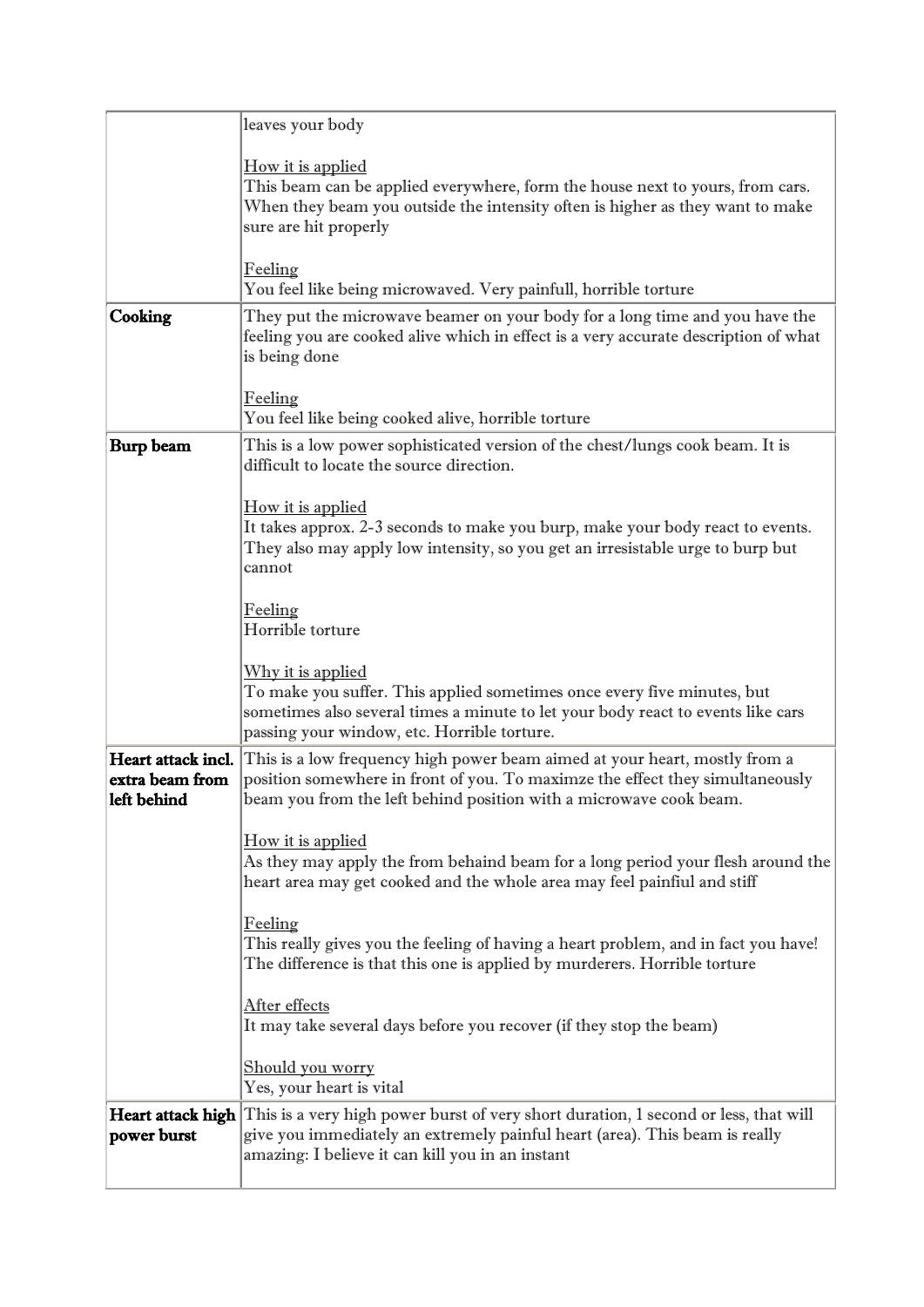|                                                                         | How it is applied<br>They can do this through wall anytime                                                                                                                                                                                                                                   |
|-------------------------------------------------------------------------|----------------------------------------------------------------------------------------------------------------------------------------------------------------------------------------------------------------------------------------------------------------------------------------------|
|                                                                         | Feeling<br>Horrible torture                                                                                                                                                                                                                                                                  |
|                                                                         | After effects<br>It may take several days before your body recovers and it all feels normal again                                                                                                                                                                                            |
|                                                                         | Should you worry<br>Yes, your heart is vital                                                                                                                                                                                                                                                 |
| <b>Heart</b> attack<br>blobbing feeling,<br>heart pulsing<br>strangely, | This may be done seperate from other heart attacks. Your heart may start feel<br>pulsing funny, the feeling is very massive, it also feels like bubling, like the heart<br>lost control of normal operation and just pulses somewhat                                                         |
| randomly                                                                | How it is applied<br>Not only frightening but also very painful                                                                                                                                                                                                                              |
| Pressure beam                                                           | They put a pressure beam on your chest this will take your breath away and you<br>may think your are having a heart problem. This can have various intensities                                                                                                                               |
| <b>Back burning</b>                                                     | They burn the skin of your back. This can be low intensity or high intensity. The<br>feeling is you have a sun burn, in case of high intensities it will also color your<br>back a little red.                                                                                               |
|                                                                         | How it is applied<br>This almost instant skin cooking. Refer to ADS (Active Denial System) for<br>details                                                                                                                                                                                    |
|                                                                         | Why it is applied<br>Present pain. To move you out of the way, to make you leave the swimming pool,<br>etc.                                                                                                                                                                                  |
| <b>Electric shower</b>                                                  | This is an overwhelming effect. This is like a shower but not with water but with<br>electronic pulses.                                                                                                                                                                                      |
| <b>Heating</b>                                                          | The temperature of your body is increased giving you the feeling you have a flu<br>or some kind of illness.                                                                                                                                                                                  |
| Spleen beam                                                             | Beaming in your side gives you the idea you have spleen pain                                                                                                                                                                                                                                 |
|                                                                         | How it is applied<br>They often do this during high intensity sport activities. The idea is to make you<br>belive you have real spleen pain and will stop your exercise                                                                                                                      |
| <b>ARMS - ARMS - ARMS</b>                                               |                                                                                                                                                                                                                                                                                              |
| <b>Biceps</b>                                                           | They cook your biceps to reduce their power, make them feel painful when you<br>load them during e.g. swimming. This may be done to prevent you from doing<br>your sports.                                                                                                                   |
| muscle<br>weakening in<br>hand                                          | They beam your hands. The result is that you can not hold a pen between thumb<br>and finger like you used to, also you can not put you fingers against each other<br>(like making a cup with your hand). They may do this to prevent you from<br>working or doing your sports e.g. swimming. |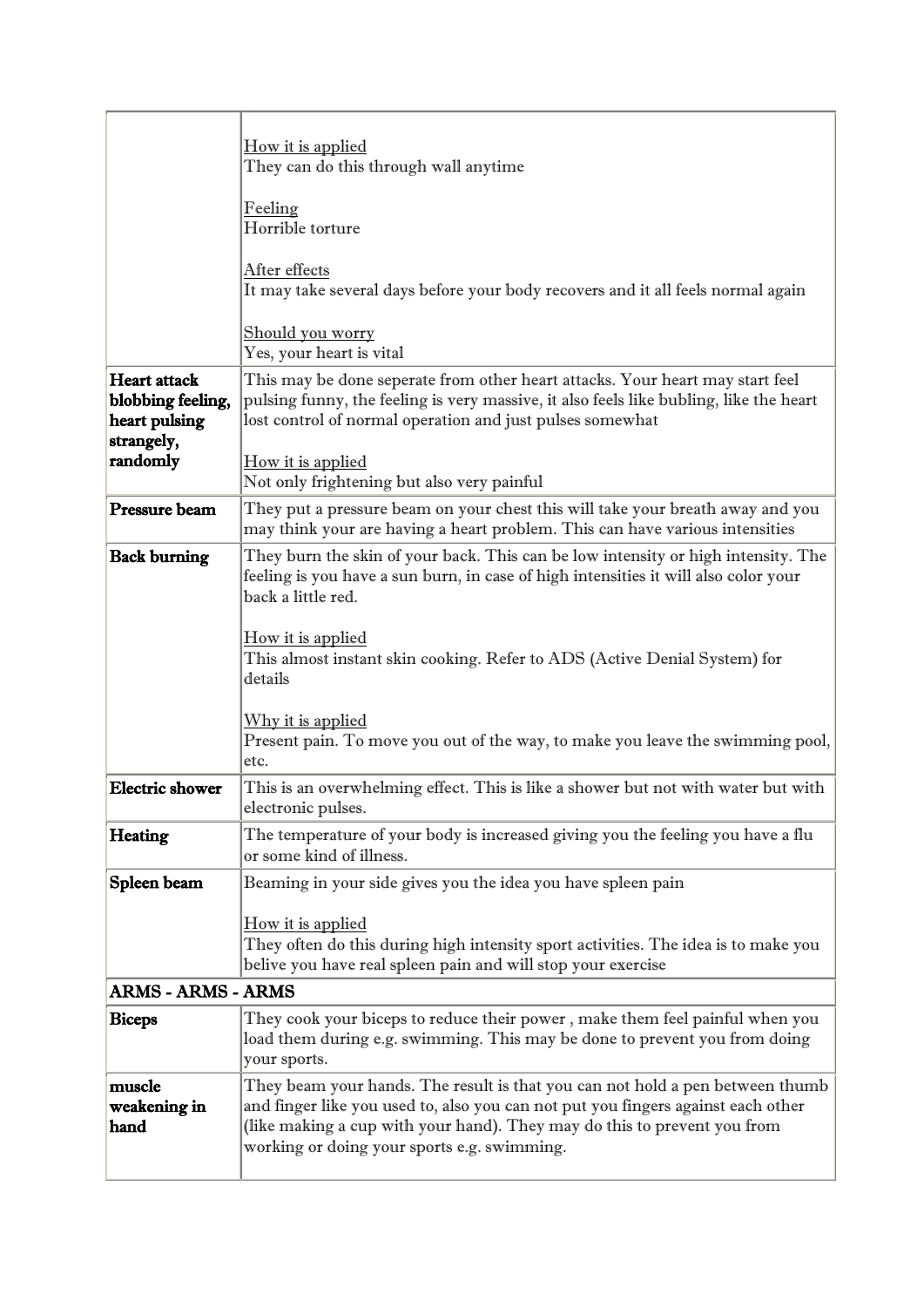|                                            | <b>LOWER BODY - LOWER BODY - LOWER BODY</b>                                                                                                                                                                                                                    |
|--------------------------------------------|----------------------------------------------------------------------------------------------------------------------------------------------------------------------------------------------------------------------------------------------------------------|
|                                            | <b>Stomach cooking</b> They put a beam on your stomach and the stomach begins to bubble like<br>something is cooking inside.<br><u>How it is applied</u><br>They often do this at night.<br>Should you worry                                                   |
|                                            | Yes, long term irradition may cause stomach cancer, tumors                                                                                                                                                                                                     |
| Kidney damage                              | With some kind of ultrasound beam they attack your kidneys. The feeling is like<br>you have been kicked over and over in your sides. This is like the feeling that is<br>described by patients that have their kidney stones crushed by ultrasound.            |
| Intestines<br>cooking, urge to<br>defecate | They cook your intestines and you feel you have to fart but cannot.                                                                                                                                                                                            |
| Fart beam                                  | They cook your intestines and it will start bubbling. After some time you will<br>have to fart                                                                                                                                                                 |
| blind gut attack                           | they cook the area around your tail bone. After a short period, depending on the<br>intensity this may take 60 seconds or more, you will feel horrible cramps.<br>Feeling<br>This pain makes you crawl on the floor. Horrible torture                          |
|                                            | After effects<br>It takes at least one hour before the horrible cramps get a litle less painful.<br>How to detect<br>With normal cramps you will have other parts of your body react as well, like<br>heavy sweating. In this case there is just intense pain. |
| <b>Diarreah</b>                            | They cook your intestines and you have a very strong feeling to go to the toilet.<br>By continously beaming you have very heavy diarreah<br>Why it is applied<br>Keep you out of important events, e.g. A lawsuit where you havve to defend<br>yourself        |
| <b>Erection</b><br>termination             | This beam makes your erection go away, if you are a man of course. This can be<br>done in 20-30 seconds. Depending on the direction of the beam your intestines<br>may start bubbling though not very loud                                                     |
| Urge to urinate                            | They beam your lower body so you will feel the urge to urinate. It is difficult to<br>ignore and there will come a moment you will have to do this when the beam<br>continues.                                                                                 |
|                                            | UPPER LEGS - UPPER LEGS - UPPER LEGS                                                                                                                                                                                                                           |
| <b>Block burst</b>                         | The feeling is that your movement is blocked. You must take care not to fall or<br>make a strange move                                                                                                                                                         |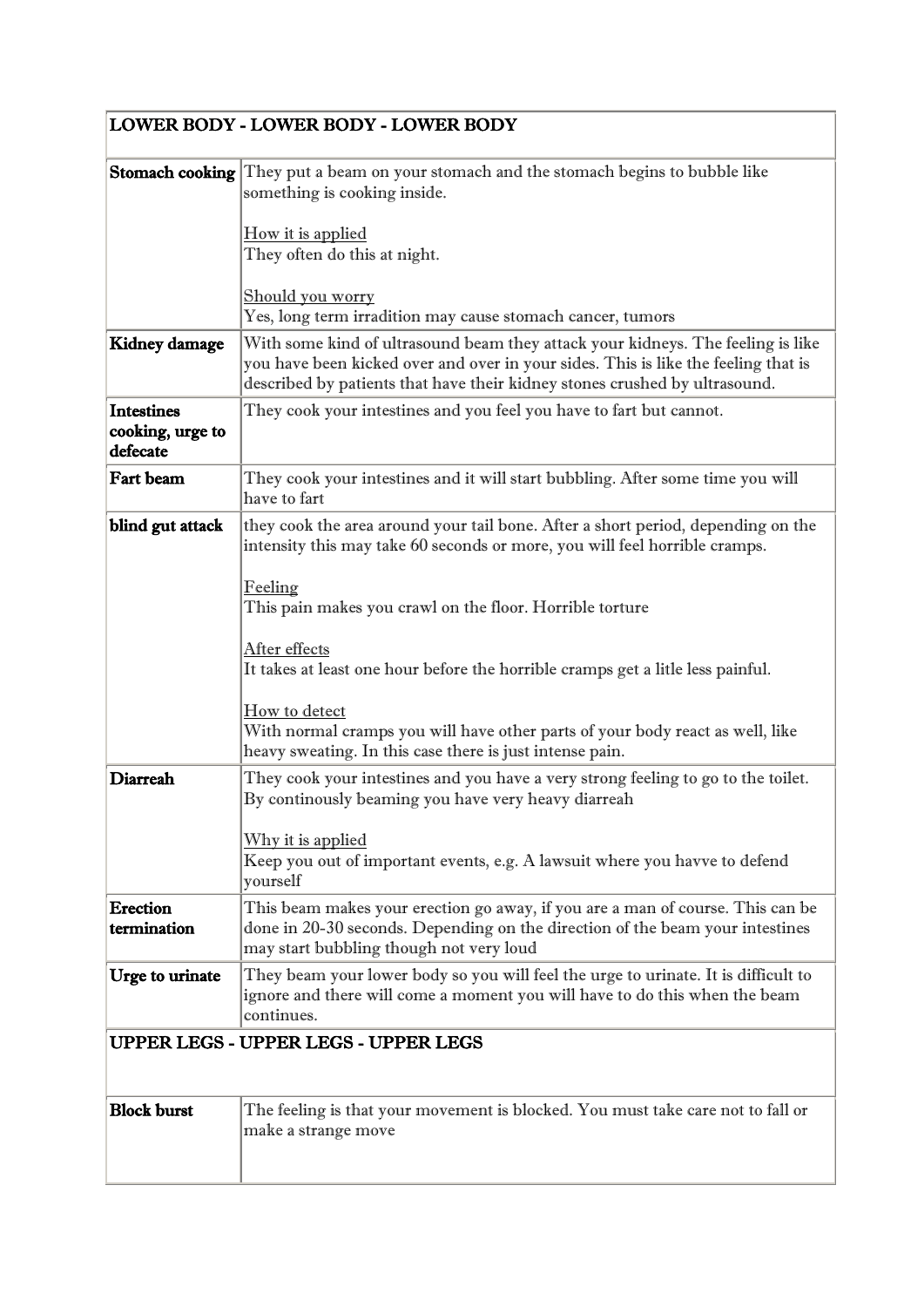| <b>KNEE - KNEE – KNEE</b>        |                                                                                                                                                                                                                                                                                                                                                     |
|----------------------------------|-----------------------------------------------------------------------------------------------------------------------------------------------------------------------------------------------------------------------------------------------------------------------------------------------------------------------------------------------------|
| <b>Short</b> beams               | This will cause pain to your knee                                                                                                                                                                                                                                                                                                                   |
| <b>High intensity</b><br>beaming | The put the beamer on your knee and make sure it stays there for hours. The<br>location may vary ut just above the knee cap can cause a lot of pain. This will<br>result in very much pain and a very sensitive knee.                                                                                                                               |
|                                  | How it is applied<br>After a few days your knee hurts a lot when walking. They may apply this also<br>when biking to make you think something is wrong with your knee                                                                                                                                                                               |
|                                  | Feeling<br>Very painful, horrible torture                                                                                                                                                                                                                                                                                                           |
|                                  | <b>LOWER LEGS - LOWER LEGS - LOWER LEGS</b>                                                                                                                                                                                                                                                                                                         |
| <b>Calf cooking</b>              | They apply low intensity, low power beam to your legs, e.g. When you are in bed.<br>Your muscles, legs feel stif the next morning. They may start cooking the calfs<br>after you finished running, and after some time before you want to go running to<br>prevent you from running                                                                 |
|                                  | How it is applied<br>What happens when you increase load on cooked muscles? They tear apart                                                                                                                                                                                                                                                         |
|                                  | Feeling<br>Very painful, horrible torture                                                                                                                                                                                                                                                                                                           |
|                                  | Why it is applied<br>Prevent you from running, other sports                                                                                                                                                                                                                                                                                         |
| <b>Calf bursting</b>             | This beam is in fact a very high power burst and can cook your calf from<br>hundreds of meters in a split second. If you are running your cooked muscles will<br>tear apart and you have instant injury. See also Heart attack high power burst.<br>You may notice the following feeling: a needle going in and out of your calf<br>within a second |
|                                  | Feeling<br>Very painful, horrible torture                                                                                                                                                                                                                                                                                                           |
|                                  | Why it is applied<br>Prevent you from runningm, other sports                                                                                                                                                                                                                                                                                        |
| Shin cooking                     | They cook the skin of your shin with very high intensities. When you are<br>running, the shin injury is a well-known. They may start cooking the skin of of<br>your shin after you finished running, and after some time (days) before you want<br>to go running to prevent you from running                                                        |
|                                  | Feeling<br>Very painful, horrible torture                                                                                                                                                                                                                                                                                                           |
|                                  | Why it is applied<br>Prevent you from running, other sports                                                                                                                                                                                                                                                                                         |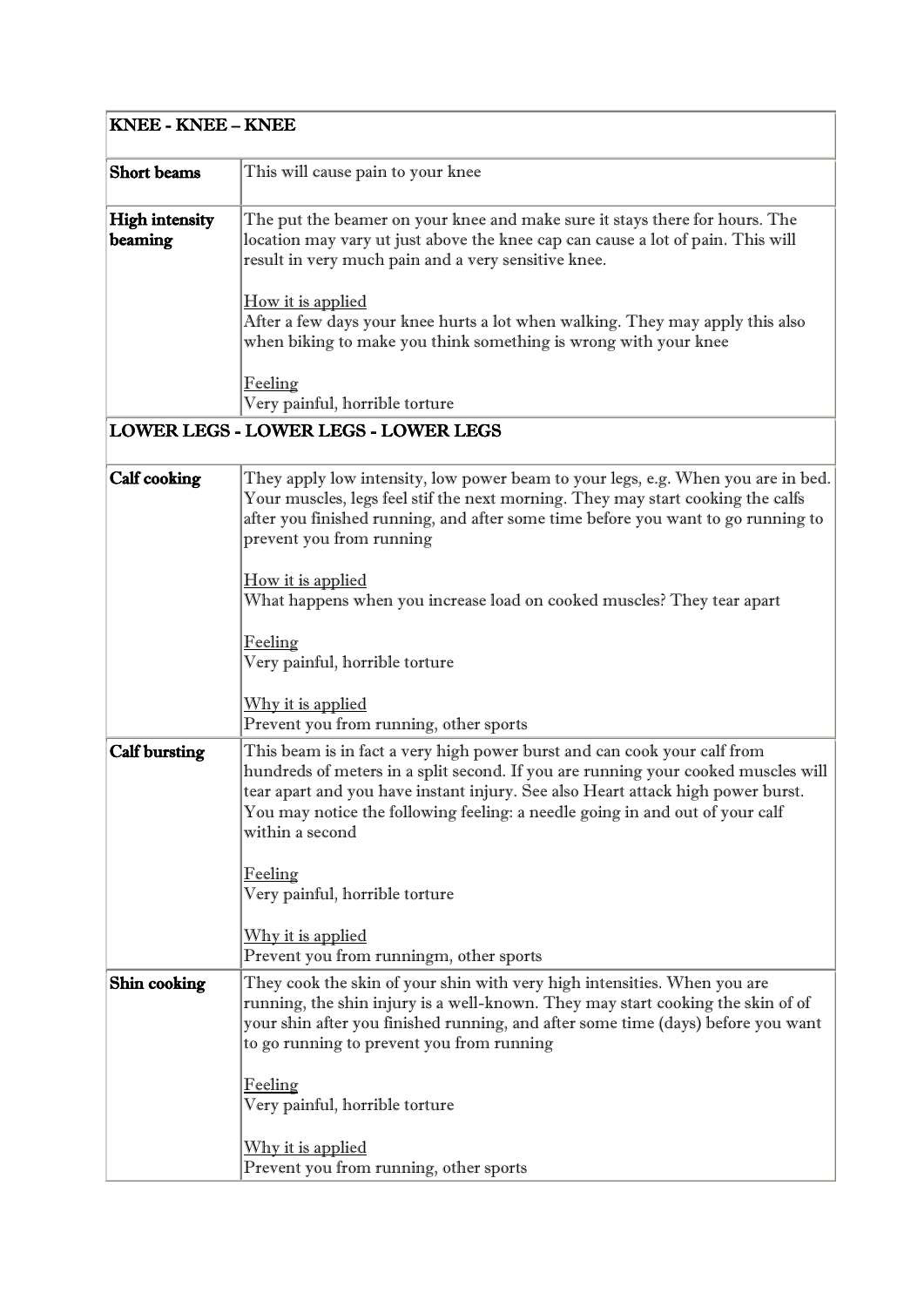| Heel muscle               | The cook your heel muscle. This muscle does not contain much nerves so it is<br>difficult to detect before the damage has been done. Then you will think back and<br>remember there was something wrong the previous day or days.  |
|---------------------------|------------------------------------------------------------------------------------------------------------------------------------------------------------------------------------------------------------------------------------|
|                           | Feeling<br>Walking can be painful.                                                                                                                                                                                                 |
|                           | Why it is applied<br>Prevent you from running, other sports                                                                                                                                                                        |
| Ankle                     | They cook your ankles, just to cause you pain. You feel the beam and it is difficult<br>to keep your leg in the same position because of the pain. This is often a applied<br>for a long period of time, several hours.            |
|                           | <b>Feeling</b><br>Very painful                                                                                                                                                                                                     |
|                           | After effects                                                                                                                                                                                                                      |
|                           | May take several days to disappear when applied with high intensities                                                                                                                                                              |
| Foot                      | They beam very hard in the center of your foot                                                                                                                                                                                     |
|                           | <u>Feeling</u><br>Very painful, horrible torture                                                                                                                                                                                   |
| Foot insane               | They burst the center of your foot with max power very short burst beam, only<br>once while walking even in a crowded place. This causes insane pain and you<br>may fall immediately, because the foot is not functioning anymore. |
|                           | <u>Feeling</u><br>Extremely painful, horrible torture                                                                                                                                                                              |
| <b>Toes</b>               | They pick a single toe and beam it for several days in a row                                                                                                                                                                       |
|                           | Feeling<br>Painful                                                                                                                                                                                                                 |
| Toes insane               | They burst your toes with with max power very short burst beam, and do this<br>several times. This causes insane pain.                                                                                                             |
|                           | How it is applied<br>They may do this while riding your bike, horrible torture                                                                                                                                                     |
| <b>Foot block</b>         | Ultrasonic beam to block the movement of a foot. If you are not prepared for this<br>block you may fall.                                                                                                                           |
| <b>BODY - BODY - BODY</b> |                                                                                                                                                                                                                                    |
| <b>Shaking</b>            | Your whole body starts shaking like being in a aircraft in bad weather. The<br>frequency is around 5 Hz. The intensity may amaze you.                                                                                              |
| Scratching                | They apply a scratch beam to any part of your body. This beam is very hard to<br>resist. Before you know it you may start scratching yourself like crazy                                                                           |
|                           | Feeling - Horrible torture                                                                                                                                                                                                         |
|                           |                                                                                                                                                                                                                                    |